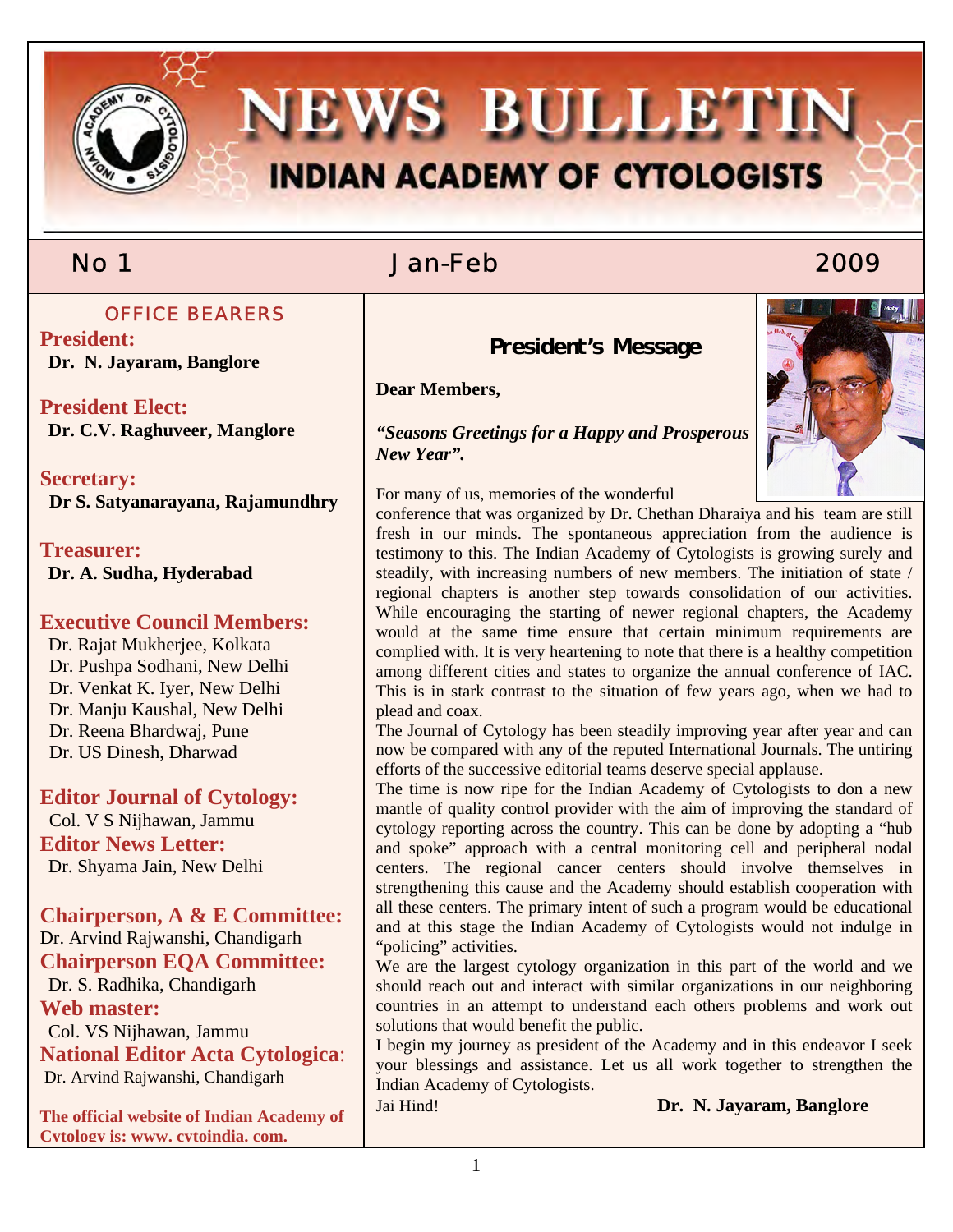| Editorial                                                                             | From The Desk of Secretary                                                                                                                                   |
|---------------------------------------------------------------------------------------|--------------------------------------------------------------------------------------------------------------------------------------------------------------|
| Dear Friends,                                                                         | <b>Dear Friends,</b>                                                                                                                                         |
| Wishing a very Happy and prosperous New                                               | I wish all the members an eventful and happy new year. This will be the last                                                                                 |
| Year to all of you. This is the final year of                                         | year for me as honorary secretary of the academy.                                                                                                            |
| my tenure as an Editor-Newsletter of IAC.                                             | The memories from the Ahmedabad conference are still fresh. We all had an                                                                                    |
| Please provide inputs and brief write-ups<br>regularly for the News Letter. Thank you | excellent four days at Ahmedabad, thanks for the efforts of Dr Chetan<br>Dhariya and his team. It was indeed a rare opportunity for the academy, when        |
| very much for providing me your timely help                                           | Prof Alain Verhest, the President of the International Academy of Cytology,                                                                                  |
| and support                                                                           | participated in the proceedings. The hospitality showered on the delegates has                                                                               |
| Dr. Shyama Jain                                                                       | shown the hearts of the Gujarat.                                                                                                                             |
| <b>Editorial Office:</b>                                                              | The Secretary General of the International Academy has informed that the                                                                                     |
| Prof. Shyama Jain                                                                     | Indian Delegates attending the 2010 congress in Edinburgh can appear for the                                                                                 |
| 20/59 Lodhi Colony                                                                    | Fellowship Examination even before the membership. The membership                                                                                            |
| New Delhi-110003                                                                      | application is also available in our website: www. cytoindia. com.                                                                                           |
| Tel. (R): (011) 24628900                                                              | In the year 2009, PGI, Chandigarh is hosting the conference from 12-15 Nov<br>2009. I request all the members to start preparing for the feast of scientific |
| $(O): (011)23239271$ (ext 179)                                                        | events.                                                                                                                                                      |
| $(M)$ -, 9873253452<br>Email: jainshyama@rediffmail.com                               | Prof S. Satyanarayana, Rajahmundry (AP)                                                                                                                      |
|                                                                                       |                                                                                                                                                              |
| <b>Awardees for the year 2008</b>                                                     | Highlights of CYTOCON 2008, 38 <sup>th</sup> Annual Conference                                                                                               |
|                                                                                       | of IAC, BJ Medical College, Ahmedabad                                                                                                                        |
| <b>IAC Oration Award:</b>                                                             |                                                                                                                                                              |
| Dr.Menaxi Desai, UK                                                                   | The Annual Conference of Indian Academy of Cytologists was held                                                                                              |
|                                                                                       | from 13 <sup>th</sup> -16 <sup>th</sup> Nov 2008 at BJ Medical College. Over 400 delegates                                                                   |
| Dr PN Wahi Academy Oration:                                                           | attended the conference. The hospitality of the organizers was evident                                                                                       |
| Dr RGW Pinto, Goa                                                                     | from the reception of the delegates itself.                                                                                                                  |
|                                                                                       | Dr Radhika Srinivasan and her team conducted the workshop on 'HSIL                                                                                           |
| <b>Ernest Fernandes Award:</b>                                                        | and ASCUS' followed by the workshop on 'Grey-zone lesions of the                                                                                             |
| Dr. S Satyanarayana,                                                                  | Breast' moderated by Dr Roshan F Chinoy'.                                                                                                                    |
| Rajahmundry                                                                           | On 14 Nov 2008, CME on 'Cytology of Thyroid' was conducted by Dr<br>Shyama Jain'. Current controversies and problem areas were discussed.                    |
| Nalini Bai Thakkar: Not awarded                                                       | The inaugural session on 14 Nov 2008 was graced by Prof Alain                                                                                                |
|                                                                                       | Verhest, President of International Academy. It is for the first time, the                                                                                   |
| <b>Jwala Devi Award:</b> No paper was                                                 | president of the International Academy participated in the proceedings                                                                                       |
| submitted for the award                                                               | of the country. He delivered a Guest Lecture on 16 Nov 2008.                                                                                                 |
|                                                                                       | Dr Minaxi Deasi, alumni of the BJ Medical College, now Director of                                                                                           |
| <b>Bhasker Reddy Award: Shobha BR &amp;</b>                                           | Cytopathology in Manchester has presented the Academy oration. She                                                                                           |
| Buhartwala Zinobia T.                                                                 | is in the organizing committee of next International Academy Congress                                                                                        |
|                                                                                       | in Edinburgh (www.cytology2010.com). She had invited all the Indian                                                                                          |
| <b>Awards for the year 2009</b>                                                       | cytopathologists for the congress and informed that as a group, an                                                                                           |
| <b>IAC Oration Award:</b>                                                             | economic travel and stay arrangements can be organized in Edinburgh.                                                                                         |
| Dr. Savitri Krishnamurthy                                                             | Organizing committee of CYTOCON 2008 has given prizes for oral                                                                                               |
| Houston, USA                                                                          | and poster sessions.                                                                                                                                         |
| Dr PN Wahi Academy Oration:                                                           | Delegates enjoyed the site seeing of the state which has rich historical                                                                                     |
| Dr. N. Jayaram                                                                        | heritage and religious value. The hospitality shown by Dr Chetan                                                                                             |
| Anand Diagnostic Centre,                                                              | Dharaiya and his team was commendable.                                                                                                                       |
| <b>Banglore</b>                                                                       | The conference ended with welcome to Dr. Arvind Rajwanshi who                                                                                                |
| <b>Ernest Fernandes Award:</b>                                                        | will be hosting the CYTOCON 2009 at PGIMER, Chandigarh 12-15 <sup>th</sup>                                                                                   |
| Dr. Monisha Chowdhry                                                                  | November, 2009                                                                                                                                               |
| <b>Lady Harding Medical</b>                                                           | Prof S. Satyanarayana,                                                                                                                                       |
| College, Delhi                                                                        | <b>Secretary IAC</b>                                                                                                                                         |
|                                                                                       |                                                                                                                                                              |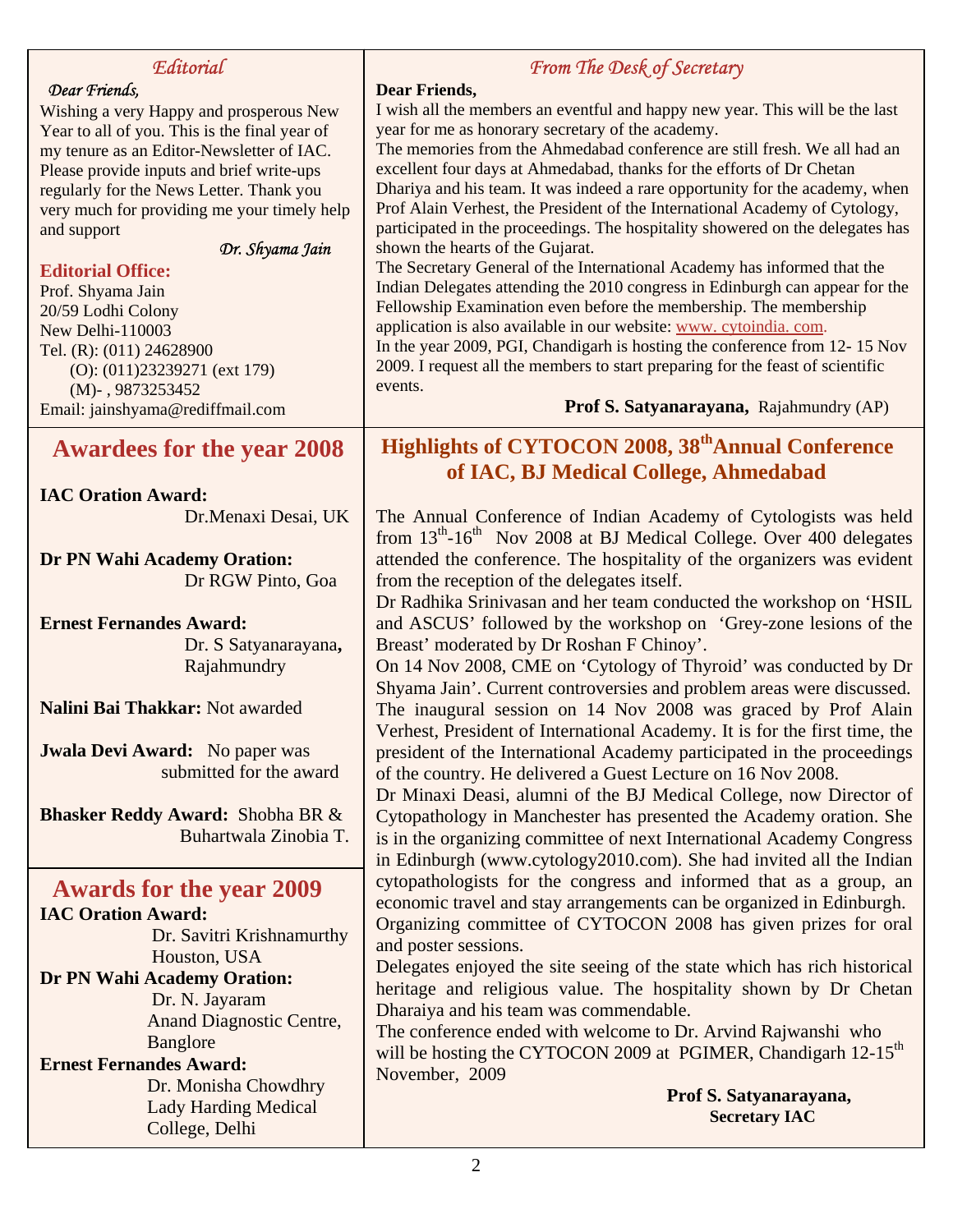| <b>IAC Fellowship</b><br>The IAC offers fellowship for training<br>the doctors practicing in India.<br>Dr A Sudha successfully completed<br>her training and was awarded the<br>felowship.<br>Dr Ritu Singhal has not completed her<br>training and was permitted to complete                                                                                                                                                                   | Highlights of 'CYTOCON 2009', 39 <sup>th</sup> Annual Conference<br>of IAC, PGIMER, Chandigarh, 12-15 <sup>th</sup> November, 2009<br>Contact Persons: 1) Dr. Arvind Rajwanshi, Prof & Head<br>Dept of Cytology & Gynaecologic Pathology,<br>PGIMER, Chandigarh-160023, INDIA.<br>Ph: (O):91-172-2755117 / 2755116, (R) 91-172-2544555<br>(M):9914208117, 9417245533<br>2) Dr. S. Radhika,                                                                                                                                                                                                                                                                                                                                                                                                                                                                                                  |  |
|-------------------------------------------------------------------------------------------------------------------------------------------------------------------------------------------------------------------------------------------------------------------------------------------------------------------------------------------------------------------------------------------------------------------------------------------------|---------------------------------------------------------------------------------------------------------------------------------------------------------------------------------------------------------------------------------------------------------------------------------------------------------------------------------------------------------------------------------------------------------------------------------------------------------------------------------------------------------------------------------------------------------------------------------------------------------------------------------------------------------------------------------------------------------------------------------------------------------------------------------------------------------------------------------------------------------------------------------------------|--|
| the training in the year 2009.                                                                                                                                                                                                                                                                                                                                                                                                                  | e mail: drsradhika@gmail.com<br>Ph:9914208116 (M) 0172-2711283                                                                                                                                                                                                                                                                                                                                                                                                                                                                                                                                                                                                                                                                                                                                                                                                                              |  |
| <b>Selected for the year 2009:</b><br>Dr. Anneta Singh, Jammu<br>Dr. Anuradha Kusum, Dehradun<br>For the year 2010:<br>No. of fellowship -1<br>Last date for receipt of completed<br>applications: 31 Oct 2009<br>Those interested may apply to:<br>Dr. S. Satyanarayana<br>Secretary IAC Professor & Head<br><b>Department of Pathology</b><br>GSL, Medical College<br>NH-5, Rajahmundry $-533294$<br>Mobile: 09704198470<br>Fax: 0883-2484888 | <b>Preconference Workshop: Molecular Techniques</b><br>Moderator- Dr. S. Radhika, Chandigarh<br><b>Preconference CME:</b><br><b>Head and Neck Lesions (excluding thyroid)</b><br>Moderator- Dr. Col.US Dinesh, Dharwad*<br>Symposium-<br><b>Cytology of Infections:</b><br>Moderator- Dr. Reena Bhardwaj<br><b>Command Hospital, Pune</b><br>Guest Speaker- Dr. Philippe Vielh, Paris<br>* CME on Cytology of Head & Neck Lesions (Excluding Thyroid) will be conducted<br>during CYTOCON 2009 at PGI Chandigarh, Nov 2009. Cytopathologists desirous of<br>participating as faculty and /or in the Slide Seminar Session are requested to<br>communicate with the Moderator Dr Col U.S. Dinesh, Prof of Pathology, SDM<br>College of Medical Sciences, Sattur, Dharwad, 580009 (Karnataka) at the earliest.<br>usdinesh@vsnl.com Ph: (O) 0836-24772510836,08362446325,<br>(M) 919449079325 |  |
| <b>EOA program 2009</b>                                                                                                                                                                                                                                                                                                                                                                                                                         | <b>Accreditation and Examination Committee</b>                                                                                                                                                                                                                                                                                                                                                                                                                                                                                                                                                                                                                                                                                                                                                                                                                                              |  |

the year 2009:

## **EQA program 2009**

All laboratories accredited by IAC are required to participate in the EQA program. This year selected representative images of the cases will be put on website, **www. cytoindia. com. E**ven individuals are welcome to participate online. The aim of this program is to ensure quality in reporting of cytology smears especially gynecology cytology across laboratories in the country. I also request all the laboratories to send me the cases of cervical pap smears with adequate follow up information for inclusion in the EQA

 **Dr. Radhika Srinivasan** Chairperson, EQA Program Deptt. of Cytology&Gynae Pathology PGIMER, Chandigarh

### **A&E committee**

All the information regarding A&E committee that is accreditation criteria, application form for lab accreditation, format for sending progress report and examination etc. is also available on the website. **Dr. Arvind Rajwanshi** Chairman, A&E committee

 Candidates can download the syllabus, eligibility criteria application form, from the website. 2. **Venue of examination:** Dept of Pathology, Chatrapati Shahuji Maharaj Medical University (formerly KG medical College, Lucknow)

1. All the information is available on website: http://www.cytoindia.com.

Notice for National Examination for Cytotechnician & Cytotechnologist for

- 3. **Dates of examination:**  $11^{th}$ ,  $12^{th}$  September 2009
- 3. **Last date for supply of application:** 15. 6. 2009

The completed applications must reach the undersigned by: 30.6. 2009

**Note:** The candidates should come prepared to stay for 2 days. No TA/DA will be paid for coming to attend the examination. No boarding/ lodging arrangement will be made by the organizers.

#### **Contact Persons**:**1) Dr. Madhu Mati Goel,**

 Professor, Dept of Pathology, Chatrapati Shahuji Maharaj Medical University, Lucknow -226024 UP Ph -0522 - 2257580 (O) 0522-2334265 e-mail madhukgmc@rediffmail.com Fax 0522-2257539

 **2) Dr. Arvind Rajwanshi,** Chairman, A&E committee Professor & Head Dept of Cytology & Gynaecologic Pathology,

 PGIMER, Chandigarh-160023,INDIA. Ph: (O) 91-172-2755117.2755116. (M): 9914208117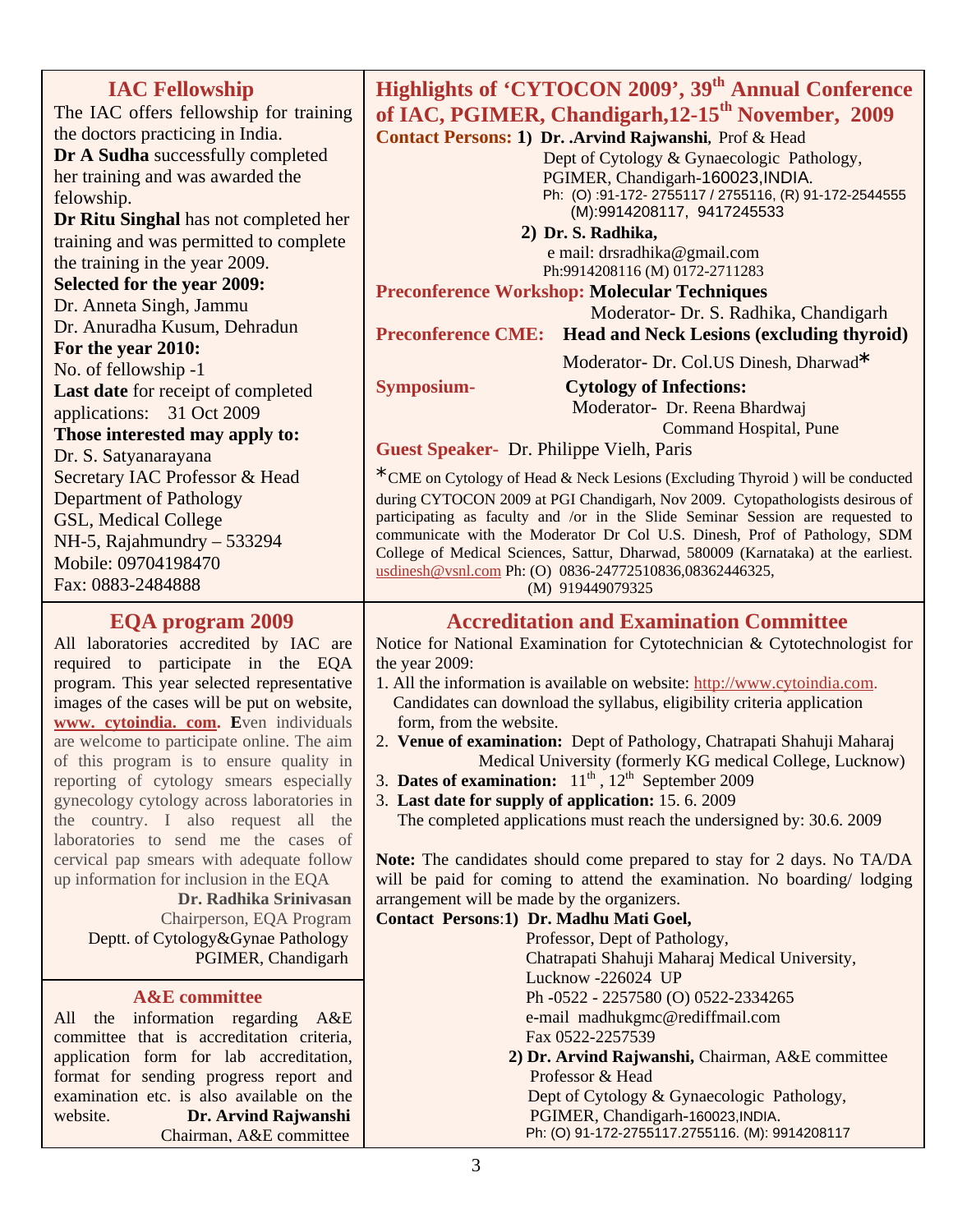## OBITUARY



 **Dr. Maitryee Munshi, Nagpur** 

The premature & unbearable demise of Dr. Munshi on 9.9.08 has cast a pall of gloom over the entire medical fraternity at the state and National level. She was a graceful lady, who was delicate physically, but strong mentally, a professor - fortified with the passion for learning & teaching, and an individualgifted with overflowing compassion & concern for one and all. Dr. Munshi was extremely devoted and dedicated to her subject. Through her hard work in the field of Cytology, over 3 decades, she surged as an excellent teacher, a thorough academician,a cytologist with excellent diagnostic acumen and above all a gem of a person. The personal progress of Dr. Munshi, as an academician, was amalgamated with the progress of her department and her colleagues.

Dr. Munshi was a popular figure at the IAC, an organization close to her heart. She grew with this association and held all important posts including the prestigious post of the president. She was a perfectionist, paying attention to the smallest detail. This quality of her's was brought to the fore when she organized the annual IAC in 2000. She was a recipient of innumerable awards & prestigious orations. She left no stone unturned reading, writing & rehearsing for all her/ these educational and award winning talks to be shared with eminent cytologists of national and international standing.

IAC at large has lost one of the extremely talented & loving human being. She leaves behind her husband and 2 daughters. May god give her family the strength to bear this loss and may her soul rest in peace.

**Dr. M Kamaal, Nagpur** 

## **Nominations for Election of IAC Office Bearers**

Nominations on plain typed sheets are invited in the format given below for the following posts with Bio data, and sent to the **Secretary IAC. Electronic submissions are not accepted.**

| <b>President Elect</b>             | 1 post (One year tenure)    |
|------------------------------------|-----------------------------|
| <b>Secretary</b>                   | 1 post (Three years Tenure) |
| <b>Editor News Letter</b>          | 1 post (Three years Tenure) |
| <b>Executive Committee Member:</b> | 1 post (Three years Tenure) |

## **Eligibility criteria:**

**President Elect**: i) Should be an active member of IAC for 10 yrs with no dues. ii) Served as an executive member for at least one term of 3 years ii) Should have attended three/ more GBM in the last 5 years. **Secretary, Editor News letter**: i) Should be an active member of IAC with no dues ii) Should have attended 3 more GBM in the last 5 years. **Executive Committee Members** i) Should be an active member of IAC for 5 yreas with no dues. ii) Should have attended three or more GBM in the last 5 yreas.

## **Time Table for IAC election**

| Receipt of nominations                                   | : 15.7.09  |
|----------------------------------------------------------|------------|
| Information to contestants for the same post by / before | : 31.7.09  |
| Withdrawal of nomination                                 | : 14.8.09  |
| Dispatch of ballot papers on / before                    | : 1.9.09   |
| Return of ballot papers by                               | : 15.10.09 |
| Scrutiny and counting                                    | : 20.10.09 |
| $\mathbf{r}$ is a in                                     |            |

### **Declaration of results:**

At the time of Executive Meeting  $\&$  GBMeeting during 38<sup>th</sup> Annual Conference of IAC at PGIMER, Chandigarh, Nov. 2009

| <b>Bio-data of candidate:</b> It should be under the following headings: |  |               |      |
|--------------------------------------------------------------------------|--|---------------|------|
| 1. Name of the candidate                                                 |  |               |      |
| 2. Duration $&$ type of membership                                       |  |               |      |
| 3. Contribution to IAC                                                   |  |               |      |
| 4. Contribution in the field of Cytology                                 |  |               |      |
| 5. Address for Correspondence (off $\&$ res):                            |  |               |      |
| 6. Telephone No                                                          |  | $:$ Off. Res. | Fax. |
| 7. Email address                                                         |  |               |      |
| 8. Number of GBM of IAC attended in past 5 years:                        |  |               |      |
| <b>Format of Nomination Paper</b>                                        |  |               |      |
|                                                                          |  |               |      |
|                                                                          |  |               |      |
| Name, Signature of the Proposer                                          |  |               |      |
|                                                                          |  |               |      |
|                                                                          |  |               |      |
| Name, Signature of the Seconder                                          |  |               |      |
|                                                                          |  |               |      |
|                                                                          |  |               |      |
| Name, Signature of the Candidate                                         |  |               |      |
|                                                                          |  |               |      |
| <b>Important:</b> No nominations without signatures will be accepted     |  |               |      |
| All nominations received electronically will be rejected                 |  |               |      |